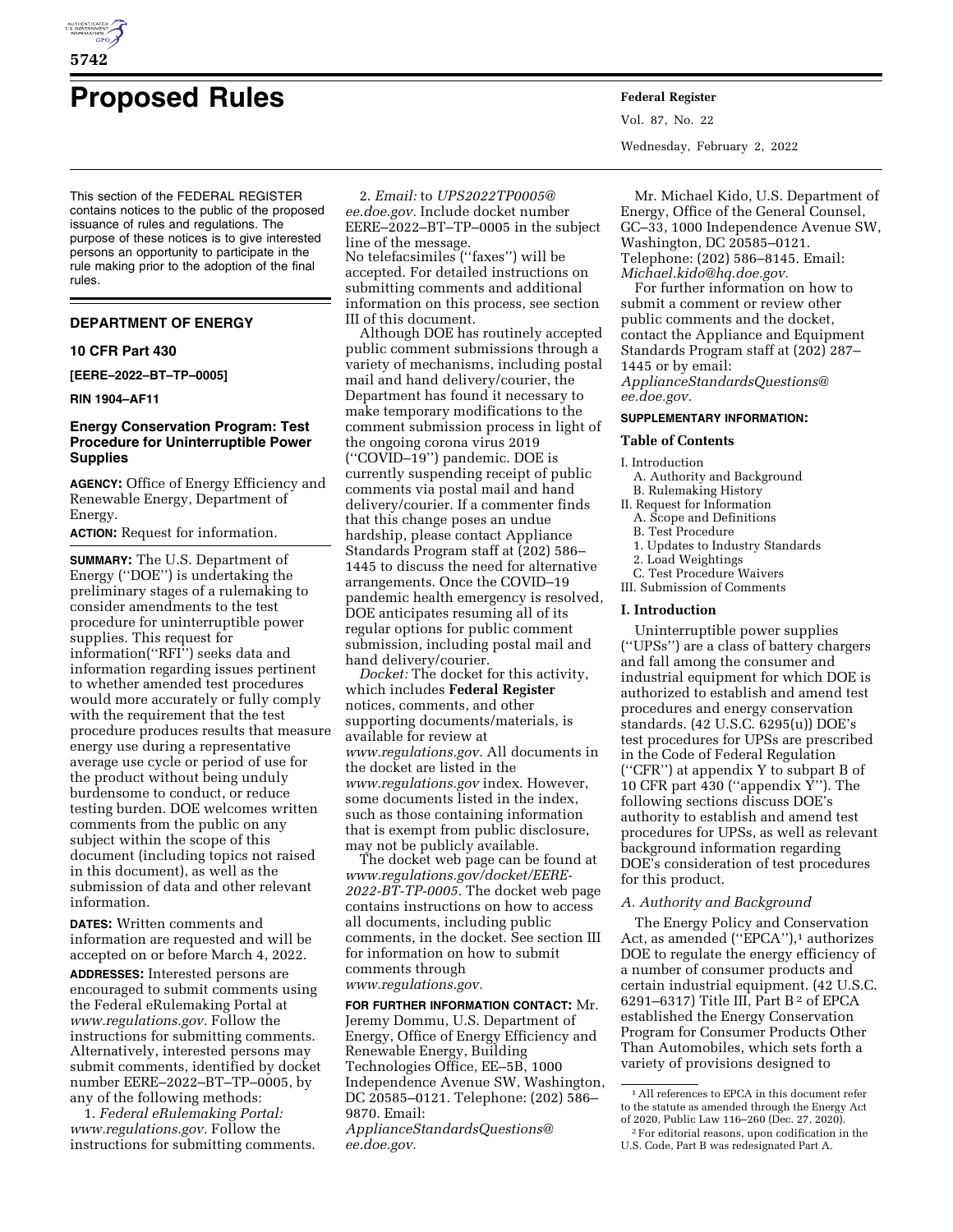improve energy efficiency. These products include UPSs, the subject of this RFI. (42 U.S.C. 6295(u))

The energy conservation program under EPCA consists essentially of four parts: (1) Testing, (2) labeling, (3) Federal energy conservation standards, and (4) certification and enforcement procedures. Relevant provisions of EPCA specifically include definitions (42 U.S.C. 6291), test procedures (42 U.S.C. 6293), labeling provisions (42 U.S.C. 6294), energy conservation standards (42 U.S.C. 6295), and the authority to require information and reports from manufacturers (42 U.S.C. 6296).

Federal energy efficiency requirements for covered products established under EPCA generally supersede State laws and regulations concerning energy conservation testing, labeling, and standards. (42 U.S.C. 6297) DOE may, however, grant waivers of Federal preemption for particular State laws or regulations, in accordance with the procedures and other provisions of EPCA. (42 U.S.C. 6297(d))

The Federal testing requirements consist of test procedures that manufacturers of covered products must use as the basis for: (1) Certifying to DOE that their products comply with the applicable energy conservation standards adopted pursuant to EPCA (42 U.S.C. 6295(s)), and (2) making representations about the efficiency of those consumer products (42 U.S.C. 6293(c)). Similarly, DOE must use these test procedures to determine whether the products comply with relevant standards promulgated under EPCA. (42 U.S.C. 6295(s))

Under 42 U.S.C. 6293, EPCA sets forth the criteria and procedures DOE must follow when prescribing or amending test procedures for covered products. EPCA requires that any test procedures prescribed or amended under this section be reasonably designed to produce test results that measure energy efficiency, energy use or estimated annual operating cost of a covered product during a representative average use cycle or period of use and not be unduly burdensome to conduct. (42 U.S.C. 6293(b)(3))

In addition, EPCA requires that DOE amend its test procedures for all covered products to integrate measures of standby mode and off mode energy consumption into the overall energy efficiency, energy consumption, or other energy descriptor, taking into consideration the most current versions of Standards 62301 and 62087 of the International Electrotechnical Commission (''IEC''), unless the current test procedure already incorporates the

standby mode and off mode energy consumption, or if such integration is technically infeasible. (42 U.S.C.  $6295(gg)(2)(A)$  If an integrated test procedure is technically infeasible, DOE must prescribe separate standby mode and off mode energy use test procedures for the covered product, if a separate test is technically feasible. (*Id.*)

EPCA also requires that, at least once every 7 years, DOE review test procedures for all types of covered products, including UPSs, to determine whether amended test procedures would more accurately or fully comply with the requirements that the test procedures be reasonably designed to produce test results that reflect energy efficiency, energy use, and estimated operating costs during a representative average use cycle or period of use and to not be unduly burdensome to conduct. (42 U.S.C. 6293(b)(1)(A)) If the Secretary determines, on her own behalf or in response to a petition by any interested person, that a test procedure should be prescribed or amended, the Secretary shall promptly publish in the **Federal Register** proposed test procedures and afford interested persons an opportunity to present oral and written data, views, and arguments with respect to such procedures. The comment period on a proposed rule to amend a test procedure shall be at least 60 days and may not exceed 270 days. In prescribing or amending a test procedure, the Secretary shall take into account such information as the Secretary determines relevant to such procedure, including technological developments relating to energy use or energy efficiency of the type (or class) of covered products involved. (42 U.S.C. 6293(b)(2)) If DOE determines that test procedure revisions are not appropriate, DOE must publish its determination not to amend the test procedure. DOE is publishing this RFI to collect data and information to inform its decision in satisfaction of the 7-year review requirement specified in EPCA. (42 U.S.C. 6293(b)(1)(A))

DOE has established a process to develop energy conservation standards and test procedures for covered products and equipment. 10 CFR part 430, subpart C, appendix A, *Procedures, Interpretations, and Policies for Consideration of New or Revised Energy Conservation Standards and Test Procedures for Consumer Products and Certain Commercial/Industrial Equipment* (''Appendix A''). While the procedures, interpretations, and policies laid out in the appendix A are generally applicable to DOE's rulemaking program, application of these guidelines to a specific rulemaking is determined

on a case-by-case basis. 86 FR 70892, 70900–70901, 70925 (December 13, 2021). DOE may, as necessary, deviate from the appendix A to account for the specific circumstances of a particular rulemaking. See appendix A, section 3(a).

DOE's general procedure is to follow an early assessment process for test procedure rulemakings, in which DOE will first publish a notice in the **Federal Register** whenever DOE is considering initiation of a rulemaking to amend a test procedure. In that notice, DOE will request submission of comments, including data and information on whether an amended test procedure would: (1) More accurately measure energy efficiency, energy use, water use (as specified in EPCA), or estimated annual operating cost of a covered product during a representative average use cycle or period of use without being unduly burdensome to conduct; or (2) reduce testing burden. Appendix A, section 8(a). DOE will review comments submitted and determine whether it agrees with the submitted information. If DOE determines that an amended test procedure is not justified at that time, it will not pursue the rulemaking and will publish a notice in the **Federal Register**  to that effect. If DOE receives sufficient information suggesting an amended test procedure (1) could more accurately measure energy efficiency, energy use, water use (as specified in EPCA), or estimated annual operating cost of a covered product during a representative average use cycle or period of use and not be unduly burdensome to conduct, (2) reduce testing burden, or (3) the information received is inconclusive with regard to these points, DOE would undertake the preliminary stages of a rulemaking to amend the test procedure. *Id.* If DOE determines that it is appropriate to continue the test procedure rulemaking after the early assessment process, DOE would provide further opportunities for early public input through **Federal Register**  documents, including notices of data availability and/or RFIs. See appendix A, section 8(b).

Based on the identification of key issues described in section II of this document, DOE has determined that it is appropriate to initiate a test procedure rulemaking for UPSs and is providing opportunity for public input through this RFI. In particular, as discussed in section II.B.1 of this RFI, DOE has identified relevant and substantive updates to industry test standards that are incorporated by reference in DOE's test procedure for UPSs. These updates warrant consideration by DOE through the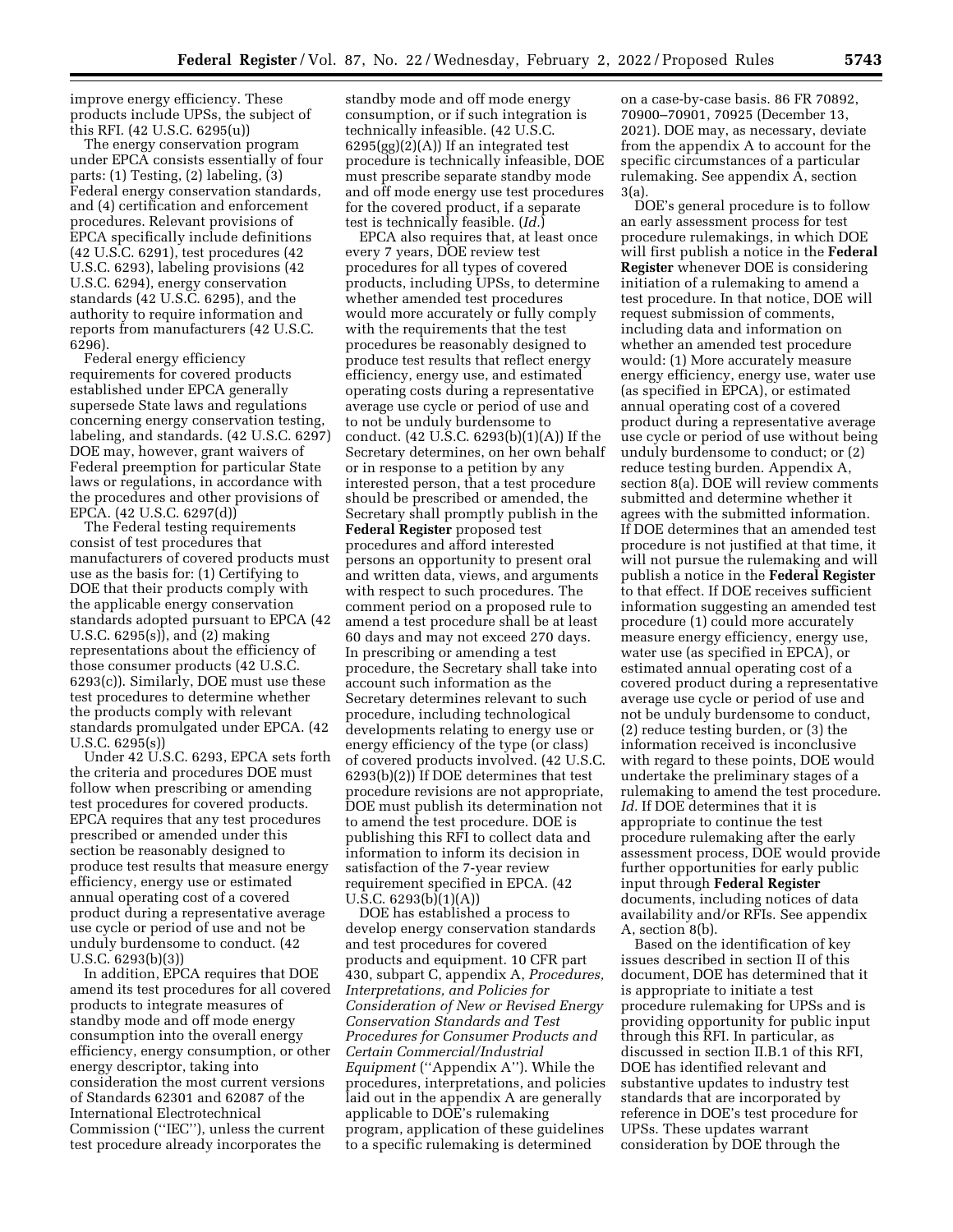notice and comment rulemaking process.

#### *B. Rulemaking History*

On December 12, 2016, DOE amended its battery charger test procedure by adding a discrete test procedure for UPSs. 81 FR 89806 (''December 2016 Final Rule''). The December 2016 Final Rule incorporated by reference specific sections of the relevant industry standard for UPSs, with additional instructions, into the current battery charger test procedure published at appendix Y. *Id.* The December 2016 Final Rule also established definitions related to UPSs and revised the compliance certification requirements for battery chargers more generally at 10 CFR 429.39. *Id.* 

# **II. Request for Information**

In the following sections, DOE has identified a variety of issues on which it seeks input to determine whether, and if so how, an amended test procedure for UPSs would: (1) More accurately or fully comply with the requirements in EPCA that test procedures be reasonably designed to produce test results that reflect energy use during a representative average use cycle or period of use, without being unduly burdensome to conduct (42 U.S.C.  $6293(b)(3)$ ; or  $(2)$  reduce testing burden.

Additionally, DOE welcomes comments on any aspect of the existing test procedure for UPSs that may not specifically be identified in this document.

# *A. Scope and Definitions*

DOE defines a UPS as a battery charger consisting of a combination of convertors, switches and energy storage devices (such as batteries), constituting a power system for maintaining continuity of load power in case of input power failure. Appendix Y, section 2.27. The scope of the current test procedure at appendix Y, as applicable to UPSs, covers UPSs that utilize the standardized National Electrical Manufacturer Association (''NEMA'') plug, 1–15P or 5–15P,3 and have an alternating current (''AC'') output. Appendix Y, section 1.

*Issue 1:* DOE seeks information on whether the current definition for UPS is still appropriate or whether DOE should consider an amended definition. DOE additionally seeks comment on whether the scope of the test procedure as it pertains to UPSs is still appropriate or whether DOE should consider any

changes in scope. If either the definition of UPS or scope of the test procedure should be updated, DOE seeks comment and information on how these should be updated.

#### *B. Test Procedure*

Section 4 of appendix Y specifies testing requirements specific to UPSs, summarized as follows.

Section 4.1.1 of appendix Y specifies requirements for the power or energy measuring meter, including uncertainty requirements, calibration requirements, and a requirement that the meter must measure input and output values simultaneously. Section 4.1.2 of appendix Y specifies maximum air speed requirements within the test room; specifies allowable ambient air temperature conditions; prohibits the use of intentional cooling of the unit under test (''UUT''); and requires testing the UUT on a thermally non-conductive surface. Section 4.1.3 of appendix Y specifies that the AC input voltage and frequency must be within 3 percent of the highest rated voltage and within 1 percent of the highest rated frequency of the UUT.

Section 4.2.1 of appendix Y specifies general setup requirements and requires configuring the UPS according to Annex J.2 of International Electrotechnical Commission's (''IEC'') Standard 62040– 3 Edition 2.0 (''IEC 62040–3 Ed. 2.0''),4 with additional specified requirements. Specifically, section 4.2.1(a) of appendix Y specifies that if the UPS can operate in two or more distinct normal modes as more than one UPS architecture, conduct the test in its lowest input dependency as well as in its highest input dependency mode where voltage and frequency dependent (''VFD'') represents the lowest possible input dependency, followed by voltage independent (''VI'') and then voltage and frequency independent (''VFI''). Section 4.2.1(b) of appendix Y specifies that the UPS must not be modified or adjusted to disable energy storage charging features. This section also provides specific instructions for ensuring that the energy storage system is fully charged at the start of testing in order to minimize the transfer of energy to and from the energy storage system. Section 4.2.1(c) specifies that all direct current (''DC'') output ports of the UUT must remain unloaded during testing.

Section 4.2.2 of appendix Y addresses additional features that may be present on the UUT; specifically: (a) Any feature

unrelated to maintaining the energy storage system at full charge or delivery of load power (*e.g.,* LCD display) shall be switched off; or, if it is not possible to switch such features off, they shall be set to their lowest power-consuming mode during the test; (b) if the UPS takes (*i.e.,* accepts) any physically separate connectors or cables not required for maintaining the energy storage system at full charge or delivery of load power but associated with other features (such as serial or USB connections, Ethernet, etc.), these connectors or cables shall be left disconnected during the test; and (c) any manual on-off switches specifically associated with maintaining the energy storage system at full charge or delivery of load power shall be switched on for the duration of the test.

Section 4.3 of appendix Y specifies that efficiency can be calculated from either average power or accumulated energy. Section 4.3.1 specifies the calculation method if efficiency is to be calculated using average power and requires sampling the power at a rate of at least one sample per second. Section 4.3.2 requires operating the UUT and the load for a sufficient length of time to reach steady state conditions and specifies a procedure for determining if steady state conditions have been attained. Section 4.3.3 of appendix Y specifies measuring either the input and output power of the UUT according to Section J.3 of Annex J of IEC 62040–3 Ed. 2.0, or measuring the input and output energy of the UUT for efficiency calculations, with the following exceptions: (a) Test the UUT at the following reference test load conditions, in the following order: 100 percent, 75 percent, 50 percent, and 25 percent of the rated output power; and (b) perform the test at each of the reference test loads by simultaneously measuring the UUT's input and output power in Watts (''W''), or input and output energy in Watt-Hours (''Wh'') over a 15-minute test period at a rate of at least 1 Hertz. Equations for calculating the efficiency for each reference load are provided. Section 4.3.4 of appendix Y specifies an optional test for the determination of UPS architecture by performing the tests specified in the definitions of VI, VFD, and VFI (sections 2.28.1 through 2.28.3 of appendix Y).

Section 4.3.5 of appendix Y specifies equations for calculating output efficiency of the UUT. This section includes a table of weightings applied to the measured efficiency at each reference test load, as discussed further in section II.B.2 of this RFI.

*Issue 2:* DOE requests comment on any aspect of the current test procedure

<sup>3</sup>Plug designations are as specified in American National Standards Institute (''ANSI'')/NEMA WD 6–2016 incorporated by reference at 10 CFR 430.2.

<sup>4</sup> IEC 62040–3, ''Uninterruptible power systems (UPS)—Part 3: Methods of specifying the performance and test requirements,'' Edition 2.0, available on IEC webstore at *webstore.iec.ch.*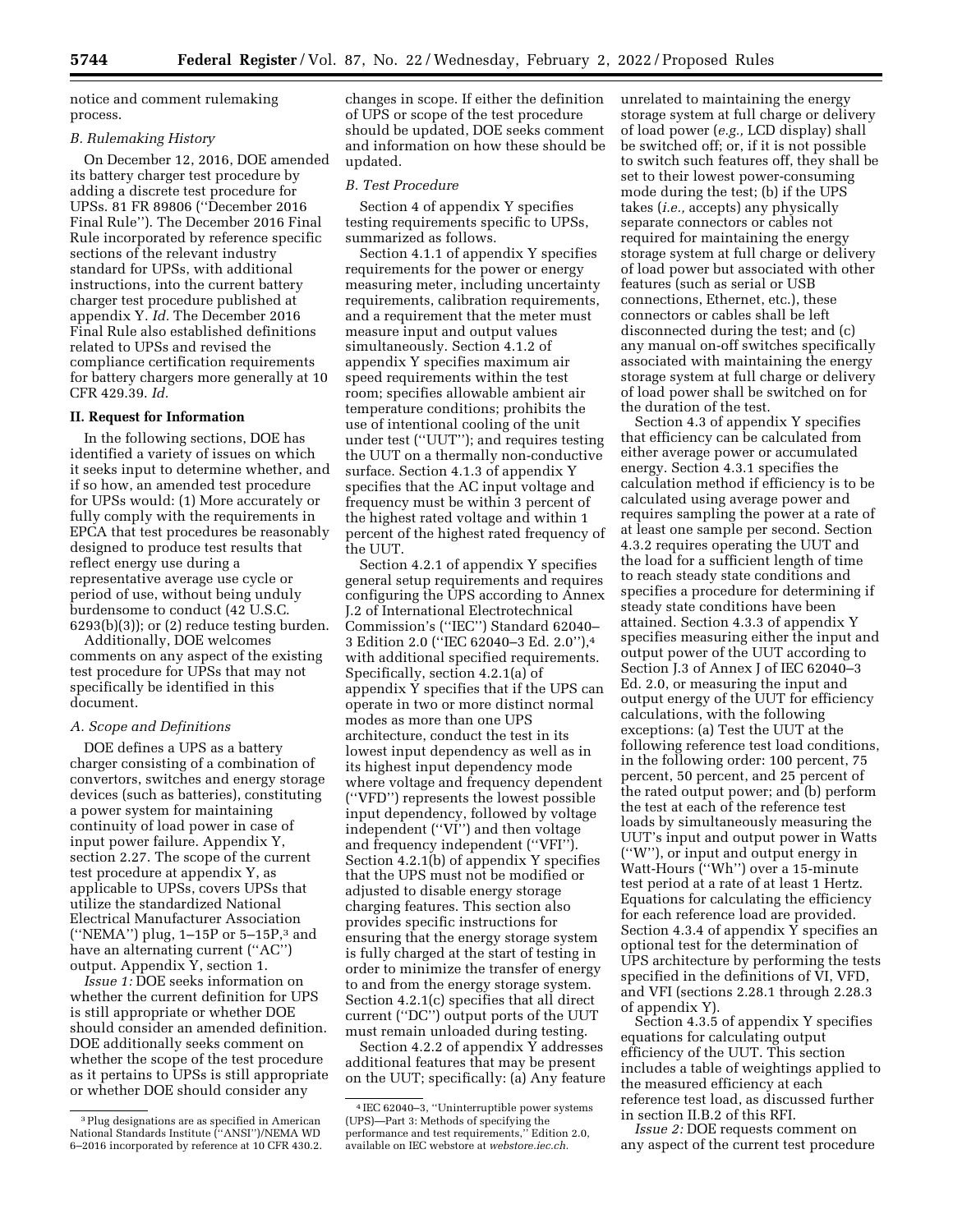requirements provided in Section 4 of appendix Y for testing UPSs, including whether DOE should consider any amendments to these procedures. If any amendments should be considered, DOE requests data and specific information to provide justification for considering such amendments.

#### 1. Updates to Industry Standards

As discussed, the current UPS test procedure incorporates by reference certain sections of IEC 62040–3 Ed. 2.0 regarding test setup, input and output power measurement, and for the optional determination of UPS architecture. Since publication of the December 2016 Final Rule, IEC has updated the IEC 62040–3 standard to its third edition (''IEC 62040–3 Ed. 3.0''). The following paragraphs summarize the key changes from the second edition, based on DOE's initial review of the revised standard.

Section 4 of IEC 62040–3 Ed. 3.0 includes updates to various environmental conditions, such as the general test environment and operating conditions when testing UPSs. Appendix Y, however, does not refer to section 4 of the IEC 62040–3 standard but instead provides its own environmental and operating conditions for testing purposes. DOE has therefore determined that its test procedure for measuring the efficiency of UPSs will remain unaffected by the updates to section 4 of the IEC 62040–3 Ed. 3.0.

Section 5.2 of IEC 62040–3 Ed. 2.0 addresses UPS input specifications, such as the input voltage range, input frequency range and total harmonic distortions during which the UPS under test must remain in normal mode of operation. While an initial review of IEC 62040–3 Ed. 3.0 shows significant editorial changes to the sections that define these parameters, except for Table 3, which provides the maximum level of individual harmonic voltages allowed, the remainder of the parameters remain unchanged. Similarly, section 5.3 of IEC 62040–3 Ed. 3.0 provides the minimum output specifications for UPSs that must be declared by manufacturers such as its input dependency, rated output voltage and RMS output voltage tolerance band, rated frequency tolerance band, rated output active and apparent power, total harmonic distortion, etc. As before, the majority of the changes to this section are editorial except for the criteria in

section 5.3.4 of Edition 2.0 that are used to classify the output waveform shape when paired with linear and reference non-linear loads (reorganized to section 5.3.4.3 in Edition 3.0).

*Issue 3:* DOE requests detailed comment on the updates made to sections 5.2 and 5.3 of IEC 62040–3 Ed. 3.0 and whether DOE should revise all or parts of its incorporation by reference to harmonize with these changes. DOE also requests feedback on whether any of the specific updates found in the new standard has the potential to alter the recorded efficiency of UPSs as currently measured by appendix Y. As an example, DOE requests comment on whether updating its reference to the revised total harmonic distortion requirements found in Table 3 of IEC 62040–3 Ed. 3.0 is necessary and would doing so alter the recorded efficiency as currently measured by appendix Y.

Section 6 of IEC 62040–3 Ed. 2.0 previously provided instructions for performing the AC input failure test (subsection 6.2.2.7), the steady-state input voltage tolerance test (subsection 6.4.1.1), and the input frequency tolerance test (subsection 6.4.1.2) that are used to classify the input dependency of a UPS as VFD, VI or VFI. IEC 62040–3 Ed. 3.0 has since updated these subsections with the following changes: Subsection titles and numbering have been updated to specifically refer to them as VI, VFD and VFI input dependency tests, additional criteria have been added for meeting the VI, VFD and VFI classifications and a new test load condition at 0% (*i.e.,* noload) has been added.

*Issue 4:* DOE requests comment on the benefits and consequences of aligning its test procedure with the above changes to section 6 of IEC 62040–3 Ed. 3.0. Specifically, DOE requests information on whether incorporating the additional no-load test and updated criteria for determining input dependency of a UPS has the potential to cause currently reported UPS inputdependency classifications to change.

Additional updates to Annex J to IEC 62040–3 Ed. 3.0 require multi-mode UPSs to be tested at all dependency modes, whereas DOE's current test procedure explicitly requires UPSs to be tested at only their highest and lowest input dependency modes, as discussed previously in section II.B of this RFI. Annex J has also been updated to allow manufacturers to test UPSs with

functions or ports set to the lowest power consuming mode or disconnected if they are not related to maintaining the energy storage device (*i.e.,* batteries) at full charge, along with added reporting requirements for manufacturers to report these features, interfaces, or ports that have been turned off or set to the lowest power consuming mode. This updated clarification regarding additional features is similar to DOE's current test procedure, which requires UPSs to be tested with such features off or disconnected, as discussed previously; however, DOE currently does not require manufacturers to report these manually switched off features.

*Issue 5:* DOE requests comment on the updates to Annex J—and more specifically on whether DOE should align its own certification requirements with the additional criteria in IEC 62040–3 Ed. 3.0 to report features, interfaces, or ports that have been turned off or set to the lowest power consuming mode during testing.

*Issue 6:* DOE requests comment on its summary of changes in IEC 62040–3 Ed. 3.0, and whether any other changes not discussed in this RFI would be relevant to DOE's test procedure for UPSs. DOE requests comment on whether DOE should further align any aspects of appendix Y with IEC 62040–3 Ed. 3.0, and on any impact such alignments may have on test results, test procedure representativeness, and test burden.

# 2. Load Weightings

As discussed, section 4.3.3 of appendix Y specifies determining the UPS's efficiency at four reference loading points: 25%, 50%, 75%, and 100%. The measured efficiency values from each reference test load are multiplied with their respective load weightings, shown in Table 1, to determine the average load adjusted efficiency. The load weightings represent the portion of time spent at the specified loading point. These weightings were established in the December 2016 Final Rule consistent with the load weightings specified in ENERGY STAR UPS Specification Version 1.0.5 81 FR 89806, 89816 (December 12, 2016).

<sup>5</sup>The ENERGY STAR UPS Specification Version 1.0 can be found at *[https://www.energystar.gov/](https://www.energystar.gov/products/spec/uninterruptible_power_supplies_specification_version_1_0_pd) [products/spec/uninterruptible](https://www.energystar.gov/products/spec/uninterruptible_power_supplies_specification_version_1_0_pd)*\_*power*\_*supplies*\_ *[specification](https://www.energystar.gov/products/spec/uninterruptible_power_supplies_specification_version_1_0_pd)*\_*version*\_*1*\_*0*\_*pd*.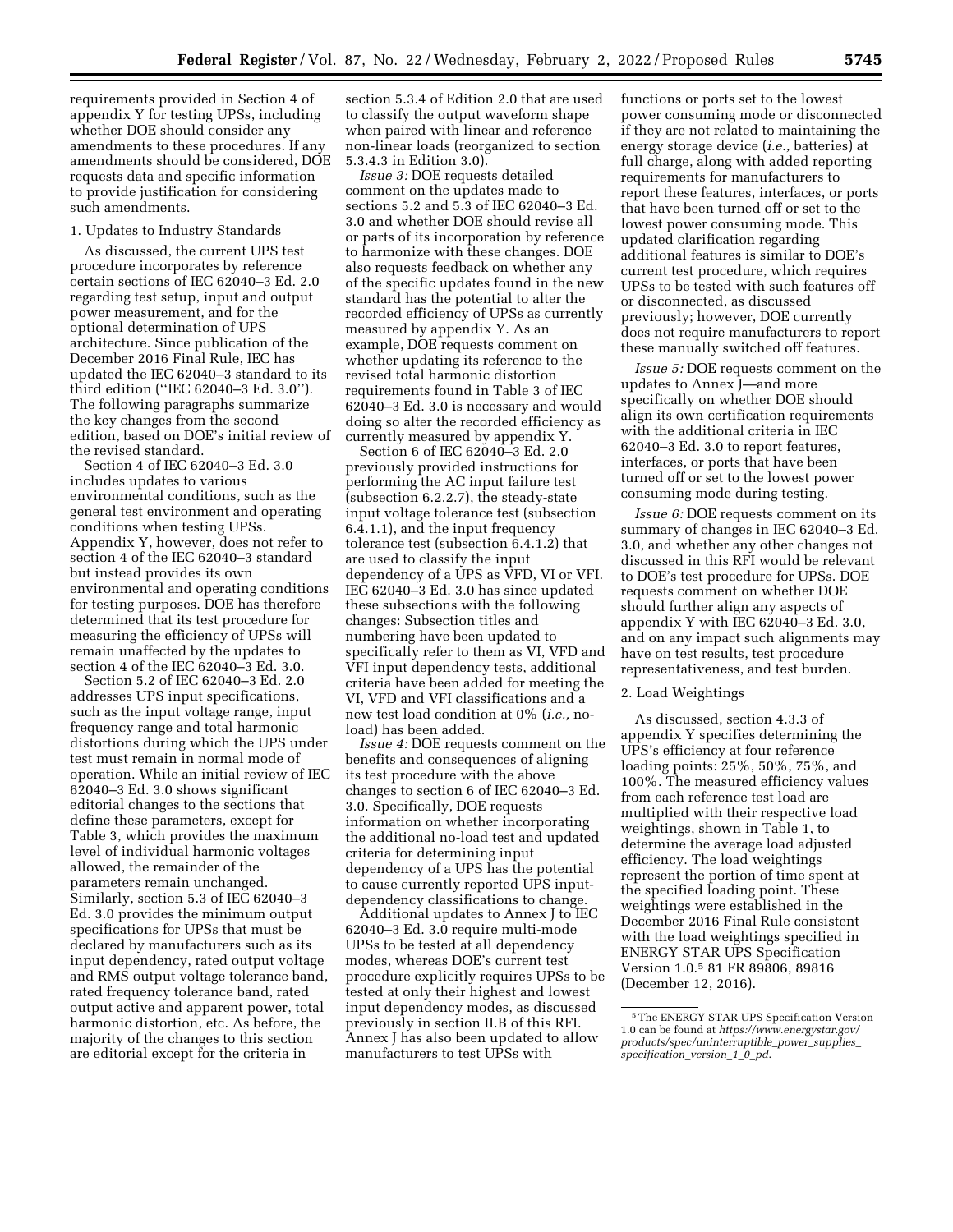| Rated output power (W) | UPS architecture | Portion of time spent at<br>reference load |            |            |            |
|------------------------|------------------|--------------------------------------------|------------|------------|------------|
|                        |                  | 25%                                        | 50%        | 75%        | 100%       |
|                        | VFD.             | 0.2<br>n *                                 | 0.2<br>0.3 | 0.3<br>0.4 | 0.3<br>0.3 |
|                        |                  | n *                                        | 0.3        | 0.4        | 0.3        |

TABLE 1—LOAD WEIGHTINGS SPECIFIED IN TABLE 4.3.1 OF APPENDIX Y

\* Measuring efficiency at loading points with 0 time-weighting is not required.

*Issue 7:* DOE requests comment on whether the UPS load weightings specified in Table 4.3.1 are representative of current UPS usage patterns. DOE also requests data on the consumer usage profile of UPSs with respect to each architecture (*i.e.,* VFD, VI, and VFI).

# *C. Test Procedure Waivers*

A person may seek a waiver from the test procedure requirements for a particular basic model of a type of covered product upon the grounds that the basic model for which the petition for waiver is submitted contains one or more design characteristics that: (1) Prevent testing of the basic model according to the prescribed test procedure, or (2) cause the prescribed test procedures to evaluate the basic model in a manner so unrepresentative of its true energy consumption characteristics as to provide materially inaccurate comparative data. 10 CFR 430.27(a)(1). DOE has not granted any test procedure waivers for the current UPS test procedure.

## **III. Submission of Comments**

DOE invites all interested parties to submit in writing by the date specified under the **DATES** heading, comments and information on matters addressed in this RFI and on other matters relevant to DOE's consideration of amended test procedures for UPSs. These comments and information will aid in the development of a test procedure notice of proposed rulemaking for UPSs if DOE determines that amended test procedures may be appropriate for these products.

*Submitting comments via [www.regulations.gov.](http://www.regulations.gov)* The *[www.regulations.gov](http://www.regulations.gov)* web page will require you to provide your name and contact information. Your contact information will be viewable to DOE Building Technologies staff only. Your contact information will not be publicly viewable except for your first and last names, organization name (if any), and submitter representative name (if any). If your comment is not processed properly because of technical difficulties, DOE will use this

information to contact you. If DOE cannot read your comment due to technical difficulties and cannot contact you for clarification, DOE may not be able to consider your comment.

However, your contact information will be publicly viewable if you include it in the comment or in any documents attached to your comment. Any information that you do not want to be publicly viewable should not be included in your comment, nor in any document attached to your comment. Following this instruction, persons viewing comments will see only first and last names, organization names, correspondence containing comments, and any documents submitted with the comments.

Do not submit to *[www.regulations.gov](http://www.regulations.gov)*  information for which disclosure is restricted by statute, such as trade secrets and commercial or financial information (hereinafter referred to as Confidential Business Information (''CBI'')). Comments submitted through *[www.regulations.gov](http://www.regulations.gov)* cannot be claimed as CBI. Comments received through the website will waive any CBI claims for the information submitted. For information on submitting CBI, see the Confidential Business Information section.

DOE processes submissions made through *[www.regulations.gov](http://www.regulations.gov)* before posting. Normally, comments will be posted within a few days of being submitted. However, if large volumes of comments are being processed simultaneously, your comment may not be viewable for up to several weeks. Please keep the comment tracking number that *[www.regulations.gov](http://www.regulations.gov)*  provides after you have successfully uploaded your comment.

*Submitting comments via email.*  Comments and documents submitted via email also will be posted to *[www.regulations.gov.](http://www.regulations.gov)* If you do not want your personal contact information to be publicly viewable, do not include it in your comment or any accompanying documents. Instead, provide your contact information on a cover letter. Include your first and last names, email address, telephone number, and

optional mailing address. The cover letter will not be publicly viewable as long as it does not include any comments.

Include contact information each time you submit comments, data, documents, and other information to DOE. Faxes will not be accepted.

Comments, data, and other information submitted to DOE electronically should be provided in PDF (preferred), Microsoft Word or Excel, or text (ASCII) file format. Provide documents that are not secured, written in English and free of any defects or viruses. Documents should not contain special characters or any form of encryption and, if possible, they should carry the electronic signature of the author.

*Campaign form letters.* Please submit campaign form letters by the originating organization in batches of between 50 to 500 form letters per PDF or as one form letter with a list of supporters' names compiled into one or more PDFs. This reduces comment processing and posting time.

*Confidential Business Information.*  According to 10 CFR 1004.11, any person submitting information that he or she believes to be confidential and exempt by law from public disclosure should submit via email two wellmarked copies: One copy of the document marked confidential including all the information believed to be confidential, and one copy of the document marked ''non-confidential'' with the information believed to be confidential deleted. DOE will make its own determination about the confidential status of the information and treat it according to its determination.

It is DOE's policy that all comments may be included in the public docket, without change and as received, including any personal information provided in the comments (except information deemed to be exempt from public disclosure).

DOE considers public participation to be a very important part of the process for developing test procedures and energy conservation standards. DOE actively encourages the participation